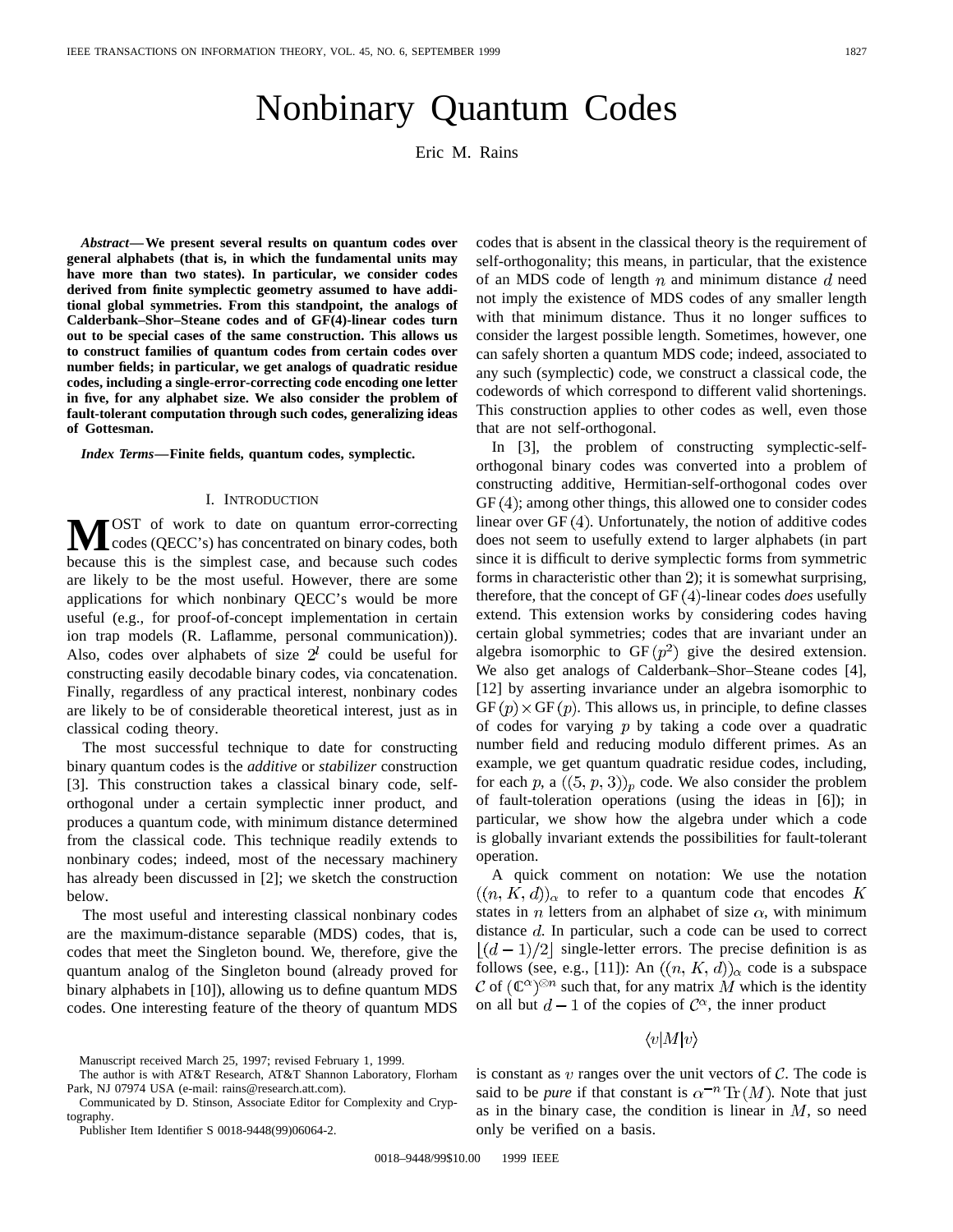# II. SYMPLECTIC CODES

In the case  $p = 2$ , the framework of [3] can be used to construct quantum codes from codes over  $GF(2)$  that are selforthogonal under a suitable symplectic inner product. This generalizes easily to the case  $p > 2$ .

Consider the GF  $(p)$ -vector space  $V_n = (\text{GF}(p) \times \text{GF}(p))^n$ . If we write  $v \in V_n$  as

$$
v = ((v_1^{(1)}, v_1^{(2)}), (v_2^{(1)}, v_2^{(2)}), \cdots)
$$

we can define the weight of  $v$  as the number of  $i$  such that at least one of  $v_i^{(1)}$  and  $v_i^{(2)}$  is nonzero. We also have a natural symplectic inner product on  $V_n$ , given by

$$
\langle v, w \rangle = \sum_{1 \le i \le n} v_i^{(1)} w_i^{(2)} - v_i^{(2)} w_i^{(1)}.
$$

*Definition:* Let C be an  $(n - k)$ -dimensional subspace of  $V_n$ , self-orthogonal under the symplectic inner product. If the minimum weight of  $C^{\perp} - C$  is at least d, then we say C is an  $[[n, k, d]]_p$  code. If d' is the minimum weight of the nonzero elements of C, then we say C is pure to weight d'. If  $d' \geq d$ , then we say  $C$  is pure.

The relevance of this definition is the following fact.

*Theorem 1:* If there exists an  $[[n, k, d]]_p$  code, then there exists an  $((n, p^k, d))_p$  code. If the  $[[n, k, d]]_p$  code is pure, then so is the  $((n, p^k, d))_p$  code.

*Proof:* This is completely analogous to the construction in [3]; see also [2] for a discussion of the connections between finite symplectic geometry and extraspecial groups for  $p > 2$ .  $\Box$ 

*Remark:* Note that the analog of the error group of [3] is the group of operations  $T(\vec{v}, \chi)$ 

$$
T(\vec{v}, \chi)|\vec{x}\rangle = \chi(\vec{x})|\vec{x} + \vec{v}\rangle
$$

where  $\vec{v}$  is an element of the (additive) group  $GF(p)^n$  and  $\chi$  is a character of that group. Some generalizations can be found in [8] and [9] (to non-Abelian groups), and in [13] (to infinite Abelian groups).

Let  $G_n$  be the natural semidirect product of  $S_n$  and  $Sp_2(p)^n$ . Clearly,  $G_n$  acts on  $V_n$  (Sp<sub>2</sub> $(p)^n$  acts coordinate-wise, while  $S_n$  acts by permuting the coordinates), preserving the weight and the inner product. Thus  $G_n$  acts on symplectic codes; two codes are defined to be equivalent if they are in the same  $G_n$ orbit. And the automorphism group of a code is given by the subgroup of  $G_n$  that preserves the code.

## III. QUANTUM MDS CODES

When using the above theory to construct codes, it is useful to know what to shoot for. In classical coding theory, the most useful large-alphabet codes tend to be the MDS codes; that is, those codes that meet the Singleton bound. We thus consider the quantum analog.

The proof uses the nonbinary weight enumerators  $A(x, y)$ ,  $B(x, y)$ ,  $A'(x, y)$ , and  $B'(x, y)$  [11]. Note in particular that a code has minimum distance d if and only if  $B_i = K^{-1}A_i$  for  $0 \le i \le d$ , and is pure if and only if  $B_i = A_i = 0$  for  $1 \leq i \leq d$ .

*Theorem 2 (Quantum Singleton Bound):* Let C be an  $((n, K, d))_{\alpha}$  code with  $K > 1$ . Then

$$
K \leq \alpha^{n-2d+2}.
$$

If equality holds, then C is pure to weight  $n-d+2$ . Similarly, a pure  $((n, 1, d))_{\alpha}$  code satisfies  $2d \leq n+2$ .

*Proof:* We first consider the case  $K > 1$ . If  $2d \ge n+2$ , then we would have both  $A'_{n-d+1} = KA'_{d-1}$  and . But since  $A'_{d-1} > 0$ , this is a contradiction for . Consequently, we must have  $2d < n + 2$ . Now consider  $A'_{n-d+1}$ . On the one hand, this can be written as a linear combination of  $B_i$  for  $0 \le i \le d-1$ 

$$
A'_{n-d+1} = B'_{d-1} = \alpha^{-d+1} \sum_{0 \le i \le d-1} \binom{n-i}{n-d+1} B_i.
$$

On the other hand, it can be written as a linear combination of  $A_i$  for  $0 \leq i \leq n-d+1$ 

$$
A'_{n-d+1} = \alpha^{-n+d-1} \sum_{0 \le i \le n-d+1} \binom{n-i}{d-1} A_i.
$$

Since C has minimum distance d, it follows that  $B_i = K^{-1}A_i$ for  $0 \leq i \leq d-1$ . Consequently

$$
0 = A'_{n-d+1} - A'_{n-d+1}
$$
  
=  $\alpha^{-n+d-1}$  
$$
\sum_{0 \le i \le n-d+1} {n-i \choose d-1} A_i
$$
  
-  $\alpha^{-d+1} K^{-1}$  
$$
\sum_{0 \le i \le d-1} {n-i \choose n-d+1} A_i.
$$

Consider the coefficient of  $A_i$ , for  $0 \le i \le d-1$ . This is

$$
\alpha^{-n+d-1}\binom{n-i}{d-1} - \alpha^{-d+1}K^{-1}\binom{n-i}{d-1-i}.
$$

For  $K \ge \alpha^{n-2d+2}$  and  $K > 1$ , this is positive, except in the case  $i = 0$  and  $K = \alpha^{n-2d+2}$ . The result for  $K > 1$  follows immediately.

For  $K = 1$ , note that

$$
A'_{i} = \alpha^{-i} \sum_{0 \le j \le i} {n-j \choose n-i} A_{j}
$$

$$
= \alpha^{-i} {n \choose n-i}
$$

for  $0 \le i \le d - 1$ , since then only  $A_0 = 1$  is nonzero. Since  $K = 1$  also implies  $A'_{n-d+1} = A'_{d-1}$ , we obtain a contradiction unless  $2d \leq n+2$ .

*Remark:* The bound part of this result was proved for alphabet size 2, using an essentially equivalent proof, in  $[10]$ ; the purity result is apparently new, however.

A quantum MDS code is defined as a  $((n, K, d))_{\alpha}$  code for which equality holds in the quantum Singleton bound; that is,  $K = \alpha^{n-2d+2}$ . Two fairly trivial examples of quantum MDS codes are trivial codes (which have parameters  $((n, \alpha^n, 1))_{\alpha}$ ), and certain codes of distance  $2$  (with some restrictions on  $n$ ;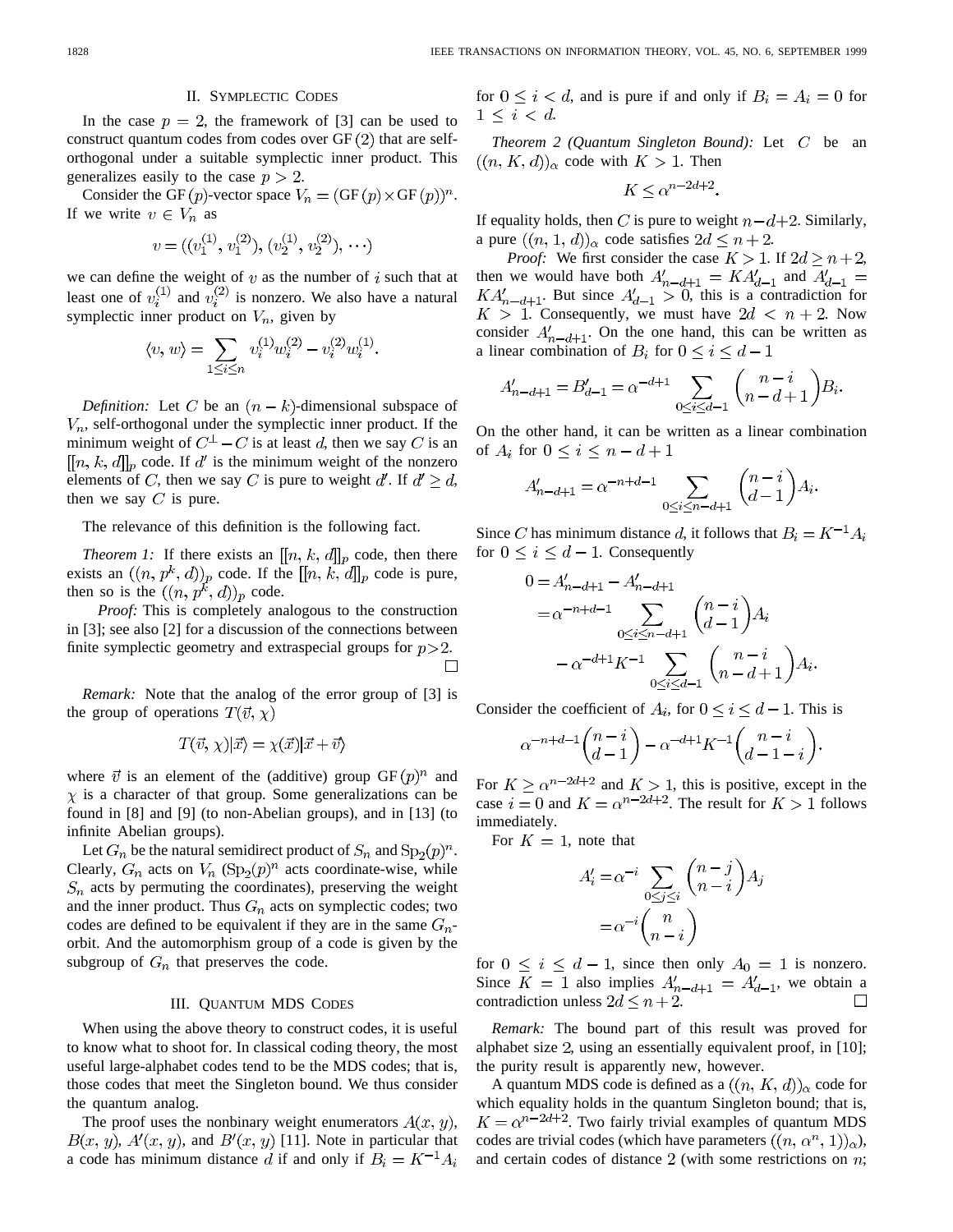for instance, over a binary alphabet,  $n$  must be even). We will also see below that a  $((5, \alpha, 3))_{\alpha}$  code and a  $((6, 1, 4))_{\alpha}$ code exist over all alphabets. For binary codes, these are essentially the only examples, as remarked in [3]; however, larger alphabets typically have more examples as well. The hope is that by concatenating an MDS code over a reasonably large alphabet with a suitable binary code, we can construct good codes that are still relatively easy to decode, just as in classical coding theory.

## IV. PUNCTURE CODES

The classical theory of MDS codes is greatly simplified by the fact that if an MDS code with minimum distance  $d$ exists for length  $n$ , one can construct MDS codes with the same minimum distance for all lengths n' with  $d \leq n' \leq n$ . Thus in the classical setting, one may restrict one's attention to MDS codes of maximum length. The same is not true in general in the quantum case. For instance (from [3, Table III]), a  $((20, 2^{20-6}, 3))_2$  code does not exist, even though many  $((21, 2^{21-6}, 3))$ <sup>2</sup> codes exist. An MDS example is given by the parameters  $((4, 1, 3))_2$ ; no such (pure) code exists, despite the existence of a  $((5, 2, 3))_2$  code.

For symplectic codes, for instance, the main difficulty is that self-orthogonality must be maintained. However, much of the time one can, indeed, shorten a symplectic quantum MDS code. To explore when this can be done, we introduce the concept of the puncture code of a symplectic code; each codeword in the puncture code specifies a construction of a self-orthogonal code (possibly shorter).

Let C be a subspace of  $(GF(p) \times GF(p))^n$ , not necessarily self-orthogonal of length n and size  $p^k$ , such that  $C^{\perp}$  has minimum distance  $d$ . For every pair  $v$  and  $w$  of codewords of C, we define a vector in  $GF(p)^n$  by taking the componentwise inner product of v and w; that is, if  $v = (v_1, v_2, \dots, v_n)$ , and  $w = (w_1, w_2, \cdots w_n)$ , then the new vector is

$$
\{v, w\} = (\langle v_1, w_1 \rangle, \langle v_2, w_2 \rangle, \cdots \langle v_n, w_n \rangle).
$$

(Here we write  $\langle v_i,\,w_i\rangle = v_i^{(1)}w_i^{(2)}-v_i^{(2)}w_i^{(1)}$  .) We define the puncture code  $P(C)$  of C as the dual (under the usual inner product on GF $(p)^n$  of the code generated by  $\{v, w\}$  for all  $v, w \in C$ .

*Theorem 3:* If there exists a codeword in  $P(C)$  of weight r, then there exists a pure  $[[r, r-k', d]]_p$  code, for some  $k' \leq k$ .

*Proof:* By permuting the columns of  $C$  (and thus  $P(C)$ ), we may assume that the given codeword of  $P(C)$  takes the form  $\phi = (a_1, a_2, \dots, a_r, 0^{n-r})$ . If we apply a transformation of determinant  $a_i$  to column i of C, this has the effect of multiplying column i of  $P(C)$  by  $a_i^{-1}$ . Thus we may assume without loss of generality that  $a_i = 1$  for  $1 \le i \le r$ ; that is,  $\phi = (1^r, 0^{n-r}).$ 

Define a new code  $C'$  by removing all but the first r columns from a generator matrix for C; let  $\pi$  be the natural map from C to C'. Clearly, C' has length r and size at most  $p^k$ ; also,  $C'$  is self-orthogonal, since for  $v, w \in C$ 

$$
\langle \pi(v), \pi(w) \rangle = \sum_{1 \leq i \leq r} \langle v_i, w_i \rangle = \phi \cdot \{v, w\}.
$$

It remains only to show that  $C<sup>'\perp</sup>$  has minimum distance at least d. But for any codeword w in  $C^{\prime \perp}$ , the word  $(w, 0^{n-r})$ must be in  $C^{\perp}$ ; it follows immediately that w has weight at least  $d$ 

*Remark:* If  $C$  is linear (see below), then we can define  $P(C)^{\perp}$  much more simply as the code spanned by the component-wise norms of the vectors in  $C$ ; in particular, in the case  $p = 2$ , C inert linear, this is the binary code generated by the supports of the vectors in  $C$  [3, Theorem 7].

One possible application of this theory would be construction of analogs for large alphabets of the binary quantum Hamming codes. Unfortunately, the naive construction gives a code that is not itself self-orthogonal. However, in all cases the author has checked,  $P(C)$  contains a vector of full weight, allowing the construction of a quantum code with the desired parameters. See also the entries marked "S" in [3, Table III], for applications of puncture codes in the binary case.

## V. LINEAR CODES

For  $p = 2$ , there are two special cases of particular interest; Calderbank–Shor–Steane codes [4], [12] and  $GF(4)$ -linear codes [3]. Both of these generalize naturally to  $p > 2$ . Essentially, one can characterize both cases in terms of certain global symmetries.

Consider the group  $Sp_2(p)$ . This acts on symplectic codes, by applying the same transformation to each coordinate. Then, let G be a subgroup of  $Sp_2(p)$ ; we wish to characterize those symplectic codes preserved by  $G$ . Clearly, this depends only on the algebra  $A$  spanned by  $G$ ; this suggests that we should instead consider symplectic codes invariant under some subalgebra of the algebra spanned by  $Sp<sub>2</sub>(p)$ . In particular, since the algebra spanned by  $Sp_2(p)$  is  $Mat_2(p)$ , we conclude immediately that  $A$  has dimension 1, 2, or 4. The first case is trivial: any code must be invariant under  $GF(p)$ , simply by  $GF(p)$ -linearity. The last case can be handled by noting that every two-dimensional subalgebra of  $A$  must preserve the code; we will thus postpone that case until later.

It remains to consider the case  $\dim(A) = 2$ . In this case, we can write the generic element of A as  $a + bX$ , for some fixed  $X \in Mat_2(p)$ , not a multiple of the identity. Clearly, we care only about the orbit of X under conjugation by  $Sp_2(p)$  =  $SL_2(p)$ . Thus let us choose a basis for  $GF(p) \times GF(p)$  in such a way that

$$
X = \begin{pmatrix} 0 & 1 \\ -d & t \end{pmatrix}.
$$

This gives us an isomorphism (of vector spaces, not of algebras) between A and GF  $(p) \times$  GF  $(p)$ , given by  $a + bX \mapsto$  $(a, b).$ 

*Theorem 4:* A subspace of  $(GF(p) \times GF(p))^n$  invariant under  $\overline{A}$  is self-orthogonal if and only if the corresponding  $\overline{A}$ submodule of  $A<sup>n</sup>$  is self-orthogonal under the A-valued inner product

$$
\langle v, w \rangle_A = v \cdot \overline{w} = \sum_i v_i \overline{w_i}
$$
 where  
  $\overline{a + bX} = a + b(t - X).$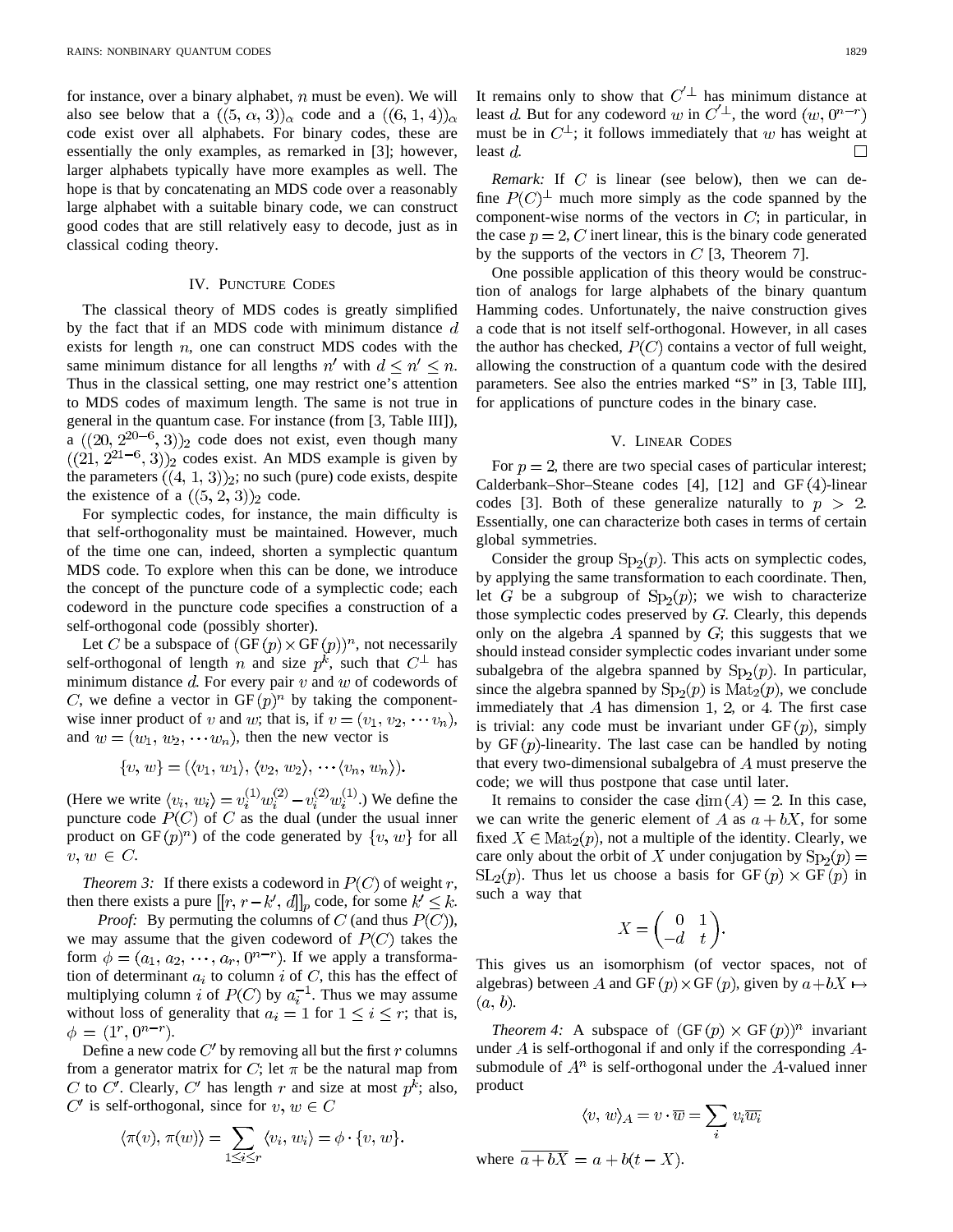*Proof:* Let 
$$
v = a_1 + b_1X
$$
 and  $w = a_2 + b_2X$ . Then  
\n
$$
v \cdot \overline{w} = (-a_1b_2 + b_1a_2)X + a_1a_2 + a_1b_2t + b_1b_2d
$$
\n
$$
= -\langle v, w \rangle X + \langle v, wX \rangle.
$$

The theorem follows.

*Remark:* The A-valued inner product  $\langle v, w \rangle_A$  should be distinguished from the GF  $(p)$ -valued inner product  $\langle v, w \rangle$ .

*Corollary 5:* If there exists an A-submodule  $C$  of  $A^n$  selforthogonal under the inner product  $v \cdot \overline{w}$ , of size  $p^k$ , such that the minimum Hamming weight of  $C^{\perp} - C$  is d, then there exists an  $[[n, n-k, d]]_p$  code.

We will call such a symplectic code  $A$ -linear. The overall structure of A-linear codes clearly depends only on the orbit of A under conjugation by  $Sp<sub>2</sub>(p)$ . In particular, there are precisely three cases, depending on whether  $t^2 - 4d$  is a nonsquare, a nonzero square, or  $\theta$ ; we will use the terminology inert linear, split linear, or ramified linear, respectively. If  $t^2 - 4d$  is a nonsquare, then A is isomorphic to the finite field GF  $(p^2)$ ; this clearly corresponds to GF (4)-linear codes for  $p = 2$ .

In the split linear case, we may, without loss of generality, assume that X has characteristic polynomial  $x^2 - x$ , and thus  $X(1-X) = 0$ . It follows that C is the direct sum of CX and  $C(1 - X)$ . But then there exist unique codes  $C_1$  and  $C_2$  in GF  $(p)^n$  such that  $CX = C_1X$  and  $C(1 - X) = C_2(1 - X)$ . This gives us the analog of Calderbank–Shor–Steane codes.

*Theorem 6:* Let  $C$  be a split linear code, with associated GF  $(p)$ -codes  $C_1$  and  $C_2$ . Then  $C_1 \subset C_2^{\perp}$ , and the minimum distance of  $C$  is given by the minimum of the minimum weights of  $C_2^{\perp} - C_1$  and  $C_1^{\perp} - C_2$ . Conversely, any pair of codes  $C_1$  and  $C_2$  with  $C_1 \subset \overline{C_2^{\perp}}$  give rise to a split linear code.

*Proof:* The generic element of  $C$  can be written as  $v_1X + v_2(1-X)$ . The inner product of two such elements is

$$
(v_1X + v_2(1-X)) \cdot \overline{(w_1X + w_2(1-X))}
$$
  
=  $(v_1X + v_2(1-X)) \cdot (w_1(1-X) + w_2X)$   
=  $(v_1 \cdot w_2)X^2 + (v_2 \cdot w_1)(1-X)^2$   
=  $(v_1 \cdot w_2 - v_2 \cdot w_1)X + (v_2 \cdot w_1).$ 

Consequently, C is self-orthogonal if and only if  $v_1 \cdot v_2 = 0$ for all  $v_1 \in C_1$  and  $v_2 \in C_2$ .

For the statement about the minimum distance, note that

$$
wt(v_1X + v_2(1 - X)) \ge max(wt(v_1), wt(v_2)).
$$

Now, let  $v = v_1 X + v_2 (1 - X)$  be a minimal weight vector of  $C^{\perp} - C$ . Since  $v \in C^{\perp}$ , we find  $v_1 \in C_2^{\perp}$  and  $v_2 \in C_1^{\perp}$ . On the other hand, either  $v_1 \notin C_1$  or  $v_2 \notin C_2$ ; without loss of generality, the first holds. But then  $wt(v_1) \le wt(v)$ . Conversely, for any vector  $w \in C_2^{\perp} - C_1$ , the vector  $wX \in$  $C^{\perp} - C$  satisfies wt  $(wX) = \text{wt}(w)$ . The result follows.  $\square$ 

Finally, we have the ramified linear case; in this case,  $X$ has minimal polynomial  $X^2$  without loss of generality. As in the split linear case, we have an associated code  $C_1$  over  $GF(p)$ , such that  $C_1X = CX$ . We also have an associated code  $C_0$  given by those elements such that  $vX = 0$ ; note that  $C_0$  must contain  $C_1$ , since C contains  $C_1X$ . To complete the specification of C, it remains to give a map  $\phi$  from  $C_1$ to  $C/C_0$ ; for  $v_1 \in C_1$ ,  $\phi(v_1)$  is defined by requiring that  $v_1 + wX \in C$  precisely when  $w \in \phi(v_1)$ .

*Lemma 7:* Let  $C$  be a ramified linear code, with associated GF (p)-codes  $C_1$  and  $C_0$  and associated map  $\phi$ . Then  $C_1$  is orthogonal to  $C_0$  (and is thus self-orthogonal). The minimum distance of the associated quantum code is bounded between the minimum weight of  $C_0^{\perp} - C_1$  and the minimum weight of  $C_1^{\perp}$  –  $C_0$ . Conversely, any codes  $C_1$ ,  $C_0$ , and map  $\phi$  give rise to a quantum code in this fashion.

*Proof:* We compute, as before,

$$
(v_1 + v_0 X) \cdot \overline{(w_1 + w_0 X)} = v_1 \cdot w_1 + (v_1 \cdot w_0 + v_0 \cdot w_1) X.
$$

From the case  $w_1 = 0, w_0 \in C_0$ , we conclude that  $C_1$  is orthogonal to  $C_0$ .

Clearly, changing the map  $\phi$  to 0 can only decrease the minimum distance; in that case,  $C = C_1 + C_0 X$ , and  $C^{\perp}$  $C_0^{\perp} + C_1^{\perp} X$ . On the other hand, for any element  $v \in C_1^{\perp} - C_0$ ,  $vX \in C^{\perp} - C.$ 

*Remark:* In general, the minimum distance can depend on the map  $\phi$ , although this does not happen in the pure case (the minimum distance of  $C^{\perp}$  is equal to the minimum distance of the kernel of X in  $C^{\perp}$ , that is,  $C^{\perp}_{1}X$ ).

It remains only to consider the case  $\dim(A) = 4$ . In this case, the code is certainly split linear; let  $C_1$  and  $C_2$ be its associated codes. Since  $A = \text{Mat}_2(p)$ , the linear transformation taking  $aX + b(1 - X)$  to  $a(1 - X) + bX$ is certainly in A; consequently, we must have  $C_1 = C_2$ . Conversely, if C is a split linear code with  $C_1 = C_2$ , then C is  $Mat_2(p)$ -linear.

For alphabets of size  $p^{l}$ , it makes sense to consider symplectic subalgebras of  $\text{Mat}_{2l}(p)$ ; that is, subalgebras invariant under the transformation

$$
\overline{T}=J^{-1}T^tJ
$$

where  $J$  is the symplectic inner product. Then we have a notion of  $A$ -linear codes as before (codes  $C$  such that  $AC \subset C$ ). In general, it is not as clear how to work with such codes; certain special cases (codes linear over a subalgebra of  $\text{Mat}_2(p^l)$  can be dealt with as above, but others are not so straightforward (e.g., codes linear over a quaternion algebra). Such codes (including the quaternionic case) have been studied in [1] and [5].

### VI. CODES FROM NUMBER FIELDS

Let  $\mathcal{O} = \mathbb{Z}[\alpha]$  be the integer ring of a real quadratic field. Suppose we are given an  $\mathcal{O}\text{-submodule } \mathcal{C}$  of  $\mathcal{O}^n$  such that  $v \cdot \overline{w} = 0$  for all  $v, w \in \mathcal{C}$ . Clearly, we can embed  $\mathcal{O}$  in  $\text{Mat}_2(\mathbb{Z})$  by mapping  $\alpha$  to

$$
\begin{pmatrix} 0 & 1 \\ -N(\alpha) & \text{Tr}(\alpha) \end{pmatrix}.
$$

Reduction mod p then gives us a A-linear code  $\mathcal{C}_p$ , where A is the reduction of the image of  $O$  modulo  $p$ . This new code

 $\Box$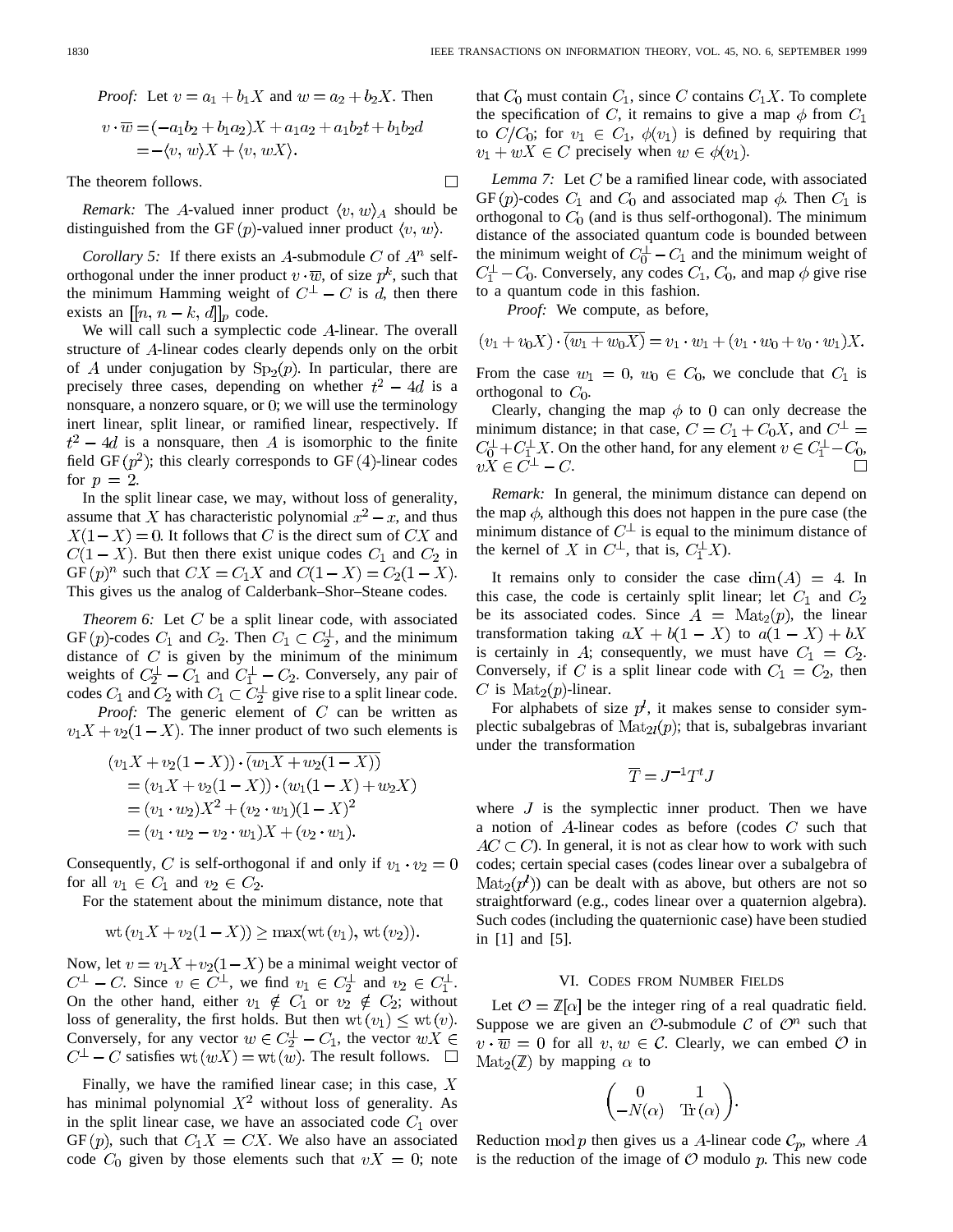is split (resp., inert, ramified) if and only if the prime  $p$  is split (resp., inert, ramified) in  $O$ . One natural question is how the minimum distance of  $C_p$  behaves as p varies.

*Theorem 8:* Let  $d$  be the maximum over all  $p$  of the minimum distance of  $C_p^{\perp}$ . Then this minimum distance is attained for all but a finite number of  $p$ .

*Proof:* For each  $d-1$ -set S of columns of C, define an ideal  $I<sub>S</sub>$  as the ideal generated by the determinants of all  $d-1 \times d-1$  submatrices of the selected columns of the generator matrix of  $C$ . We readily see that there exists a codeword of  $C_p^{\perp}$  with support contained in S if and only if  $I<sub>S</sub>$  is not relatively prime to p. Thus if we define  $I<sub>d-1</sub>$  as the least common multiple of the ideals  $I_S$ , then  $\mathcal{C}_p^{\perp}$  has minimum distance d precisely when  $I_{d-1}$  is relatively prime to p. Unless  $I_{d-1} = 0$ , this fails only a finite number of times (for those primes dividing the norm of  $I_{d-1}$ ). But by assumption there exists at least one prime  $p'$  such that  $C_{p'}^{\perp}$  has minimum distance d, so  $I_{d-1}$  must be nontrivial.  $\Box$ 

As an example of the use of this theory, we define quantum quadratic-residue codes. Let  $p'$  be a prime congruent to 1 modulo 4, and consider the integer ring  $\mathcal{O} = \mathbb{Z}[\delta_{p'}]$ , where

$$
\delta_{p'} = \frac{1 + \sqrt{p'}}{2}.
$$

Over  $\mathcal{O}$ , the polynomial  $x^{p'} - 1$  factors as

$$
(x-1)\nu(x)\overline{\nu(x)}
$$

for some  $\nu(x)$  of degree  $(p' - 1)/2$ . Then the polynomial

$$
(x-1)\nu(x)
$$

determines a cyclic  $\mathcal{O}$ -module  $\mathcal C$  of rank  $(p' - 1)/2$ .

*Theorem 9:* For all  $v, w \in \mathcal{C}$ 

$$
v\cdot \overline{w}=0.
$$

*Proof:* Let  $v(x)$  and  $w(x)$  be the corresponding polynomials in

$$
\mathcal{O}[x]/(x^{p'}-1).
$$

Then  $v \cdot \overline{w}$  can be computed as the  $x^0$  coefficient of

$$
v(x)\overline{w(x^{p'-1})}.
$$

In particular, since v and w are in  $\mathcal{C}$ , both can be written as multiples of  $(x - 1)\nu(x)$ . But

$$
\nu(x^{p'-1}) = \nu(x)
$$

since  $-1$  is a quadratic residue modulo  $p'$ . It follows that  $v(x)w(x^{p-1})$  is a multiple of  $(x - 1)v(x)v(x)$ , so must be  $0$ .  $\Box$ 

Thus for all p,  $C_p$  produces an  $[[n, 1, d(p)]]_p$  code for some  $d(p)$ . The case  $p = p'$  is of particular interest.

*Theorem 10:*  $C_{p'}$  is a pure  $[[n, 1, \frac{1}{2}(p' + 1)]]_{p'}$  code; in particular, it is MDS.

*Proof:* By the remark after Lemma 7, it suffices to show that  $\sqrt{p'}\mathcal{C}_{p'}$  has minimum dual distance  $\frac{1}{2}(p'+1)$ ; equivalently, we need to show that the code  $(\mathcal{C}_{p'} \mod \sqrt{p'})$ is MDS. But, in fact, any classical cyclic code of length equal to its characteristic is MDS. П

*Corollary 11:* For all but a finite number of primes  $p, C_p$ is MDS.

*Proof:* Apply Theorem 8 to 
$$
C
$$
.

*Corollary 12:* For all but a finite number of primes  $p$ ,  $C_p$ can be extended to a self-dual MDS code of length  $p' + 1$ .

*Proof:* Let p be any prime such that  $C_p$  is MDS. By Theorem 2,  $\mathcal{C}_p$  is pure to weight  $(p' + 3)/2$ . But then [11, Theorem 20] allows us to construct the desired self-dual MDS code of length  $p' + 1$  and minimum distance  $(p' + 3)/2$ .

Consider, for example, the case  $p' = 5$ . In this case, a direct computation readily shows that the ideal  $I_2$  as defined in Theorem 8 is  $\langle 1 \rangle$ ; consequently

*Theorem 13:* For all prime integers  $\alpha > 1$ , there exists a  $((5, \alpha, 3))_{\alpha}$  code and a  $((6, 1, 4))_{\alpha}$  code.

In fact, this is valid for composite  $\alpha$  as well, using the following result.

*Theorem 14:* For all *n*, *d*,  $\alpha$ ,  $\beta$ , *K* and *L*, if there exists a  $((n, K, d))_{\alpha}$  code and a  $((n, L, d))_{\beta}$  code, then there also exists a  $((n, KL, d))_{\alpha\beta}$  code, which is pure if the original codes are pure.

*Proof:* Let the two given codes be  $C_1 \subset (\mathbb{C}^{\alpha})^{\otimes n}$  and  $C_2 \subset (\mathbb{C}^{\beta})^{\otimes n}$ . Then  $C_1 \otimes C_2$  can be viewed as a subspace of  $(\overline{\mathbb{C}}^{\alpha\beta})^{\otimes n}$ . It is straightforward to verify that  $C_1 \otimes C_2$  is the required code. (In particular, note that we may choose a basis of the space of errors which is a tensor product of bases for the  $\alpha$  error space and for the  $\beta$  error space.)  $\Box$ 

*Remarks:* 1) This is essentially a quantum analog of the direct sum of classical codes and 2) in the natural extension of the symplectic construction to composite alphabets, there is a partial converse to this result; in particular, any  $[[n, k, d]]_{\alpha}$ code is the direct sum of codes corresponding to the prime power factors of  $\alpha$ . This is the main reason why we have largely restricted our attention to the case of prime alphabet here.

#### VII. UNIVERSAL FAULT-TOLERANT OPERATIONS

In [6], Gottesman gives a method for doing fault-tolerant operations through quantum codes using automorphisms of the code and of certain related codes. In particular, he gives a quaternary operation that can be applied fault-tolerantly through any additive code. It is natural to wonder how this extends to codes over larger alphabets, and to what extent existing symmetries of the code can be used to extend the set of operations.

In particular, fix a prime p, an integer  $l \geq 1$ , and a symplectic subalgebra A of  $Mat_{2l}(\text{GF}(p))$ ; we would like to characterize all fault-tolerant operations that are universal for A-linear codes. That is, we would like to determine all elements of  $Sp_{2lm}(GF(p))$  that are global automorphisms of